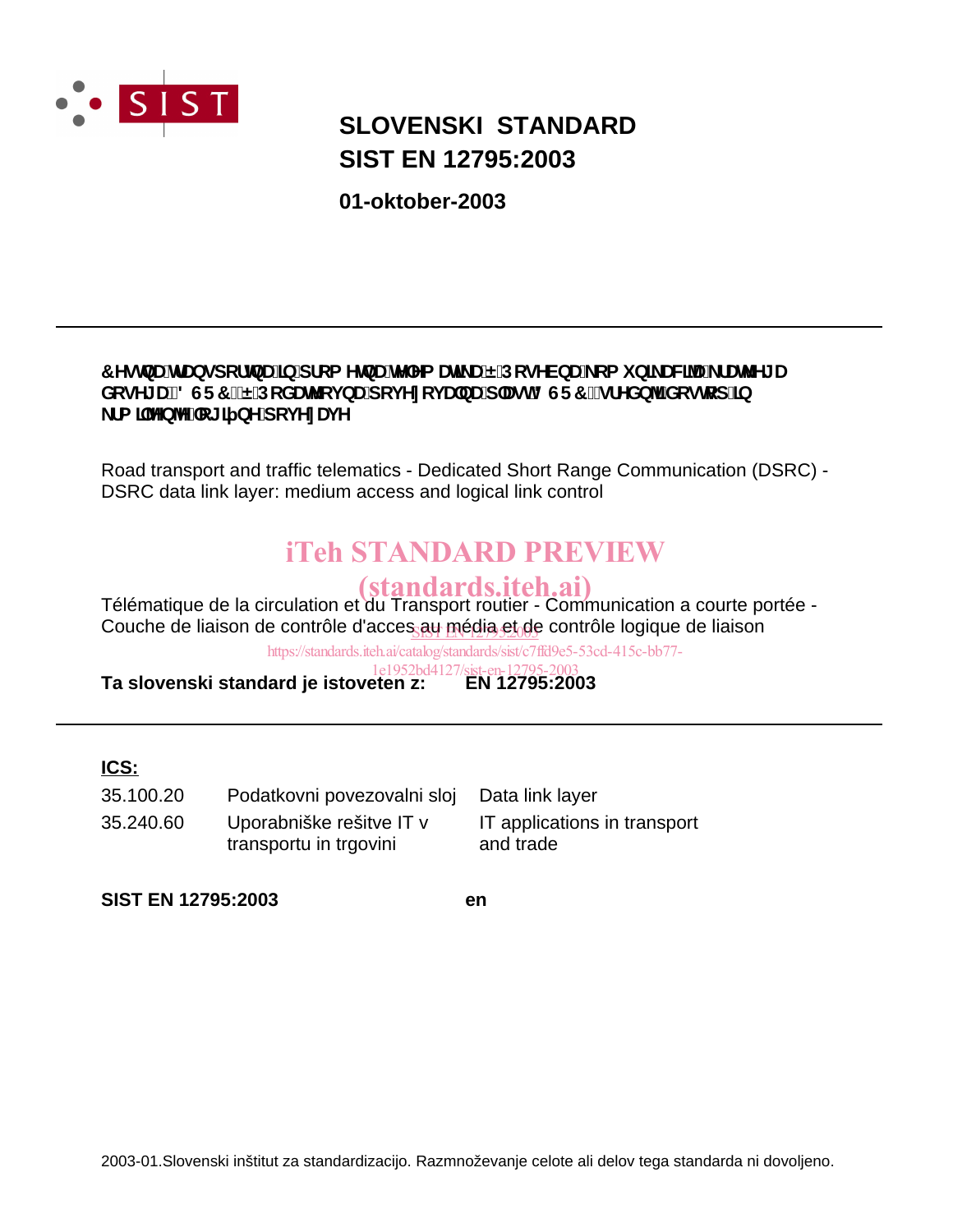

# iTeh STANDARD PREVIEW (standards.iteh.ai)

SIST EN 12795:2003 https://standards.iteh.ai/catalog/standards/sist/c7ffd9e5-53cd-415c-bb77- 1e1952bd4127/sist-en-12795-2003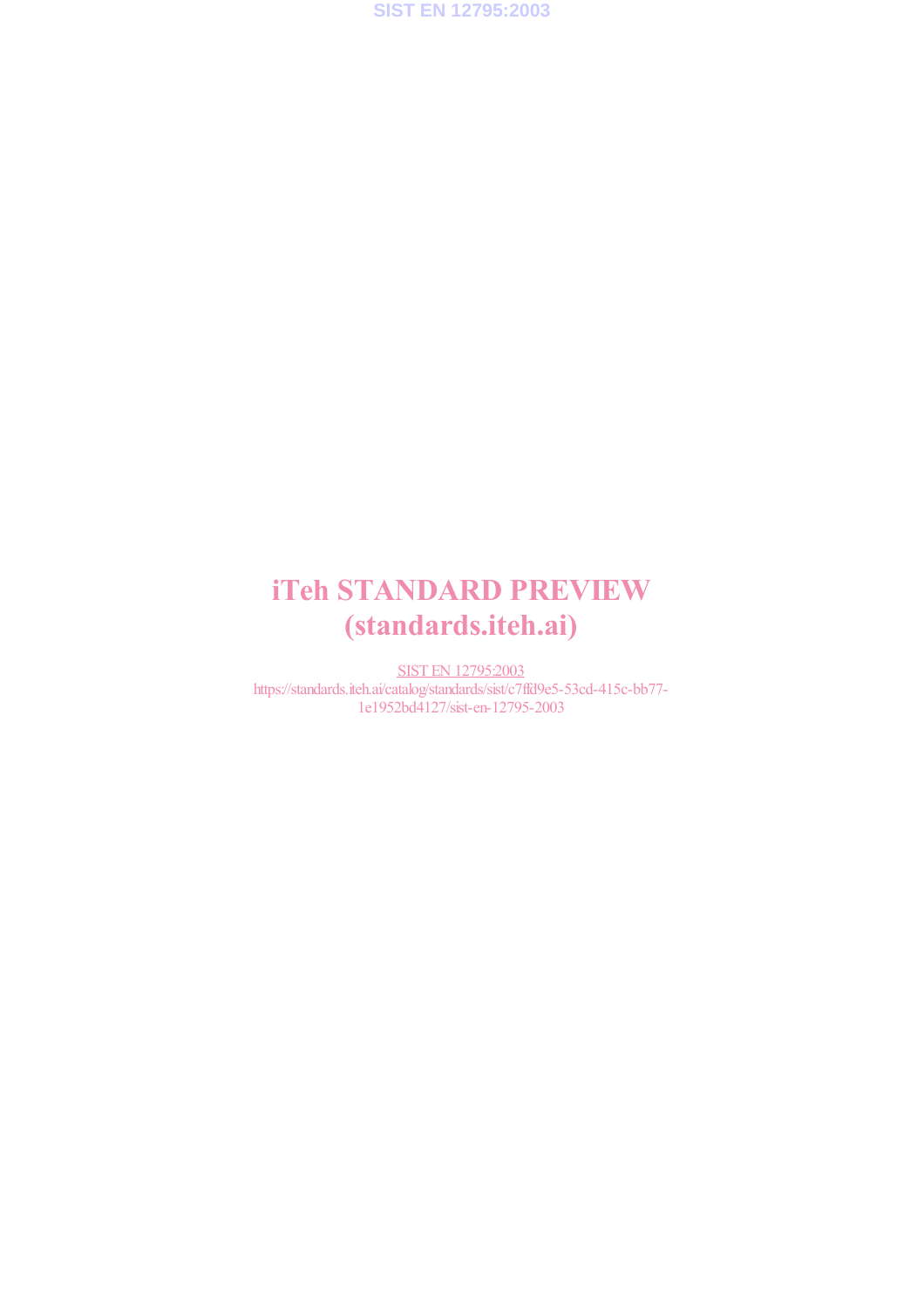#### **SIST EN 12795:2003**

# EUROPEAN STANDARD NORME EUROPÉENNE EUROPÄISCHE NORM

# **EN 12795**

March 2003

ICS 35.100.20; 35.240.60 Supersedes ENV 12795:1997

English version

# Road transport and traffic telematics - Dedicated Short Range Communication (DSRC) - DSRC data link layer: medium access and logical link control

Télématique de la circulation et du Transport routier - Communication à courte portée - Couche de liaison de contrôle d'accès au média et de contrôle logique de liaison

This European Standard was approved by CEN on 4 December 2002.

CEN members are bound to comply with the CEN/CENELEC Internal Regulations which stipulate the conditions for giving this European Standard the status of a national standard without any alteration. Up-to-date lists and bibliographical references concerning such national standards may be obtained on application to the Management Centre or to any CEN member.

This European Standard exists in three official versions (English, French, German). A version in any other language made by translation under the responsibility of a CEN member into its own language and notified to the Management Centre has the same status as the official versions. (standards.iteh.ai)

CEN members are the national standards bodies of Austria, Belgium, Czech Republic, Denmark, Finland, France, Germany, Greece, Hungary, Iceland, Ireland, Italy, Luxembourg, Malta<u>, Netherlands, Ngrway,</u> Portugal, Slovakia, Spain, Sweden, Switzerland and United<br>I Kingdom. https://standards.iteh.ai/catalog/standards/sist/c7ffd9e5-53cd-415c-bb77-

1e1952bd4127/sist-en-12795-2003



EUROPEAN COMMITTEE FOR STANDARDIZATION COMITÉ EUROPÉEN DE NORMALISATION EUROPÄISCHES KOMITEE FÜR NORMUNG

**Management Centre: rue de Stassart, 36 B-1050 Brussels**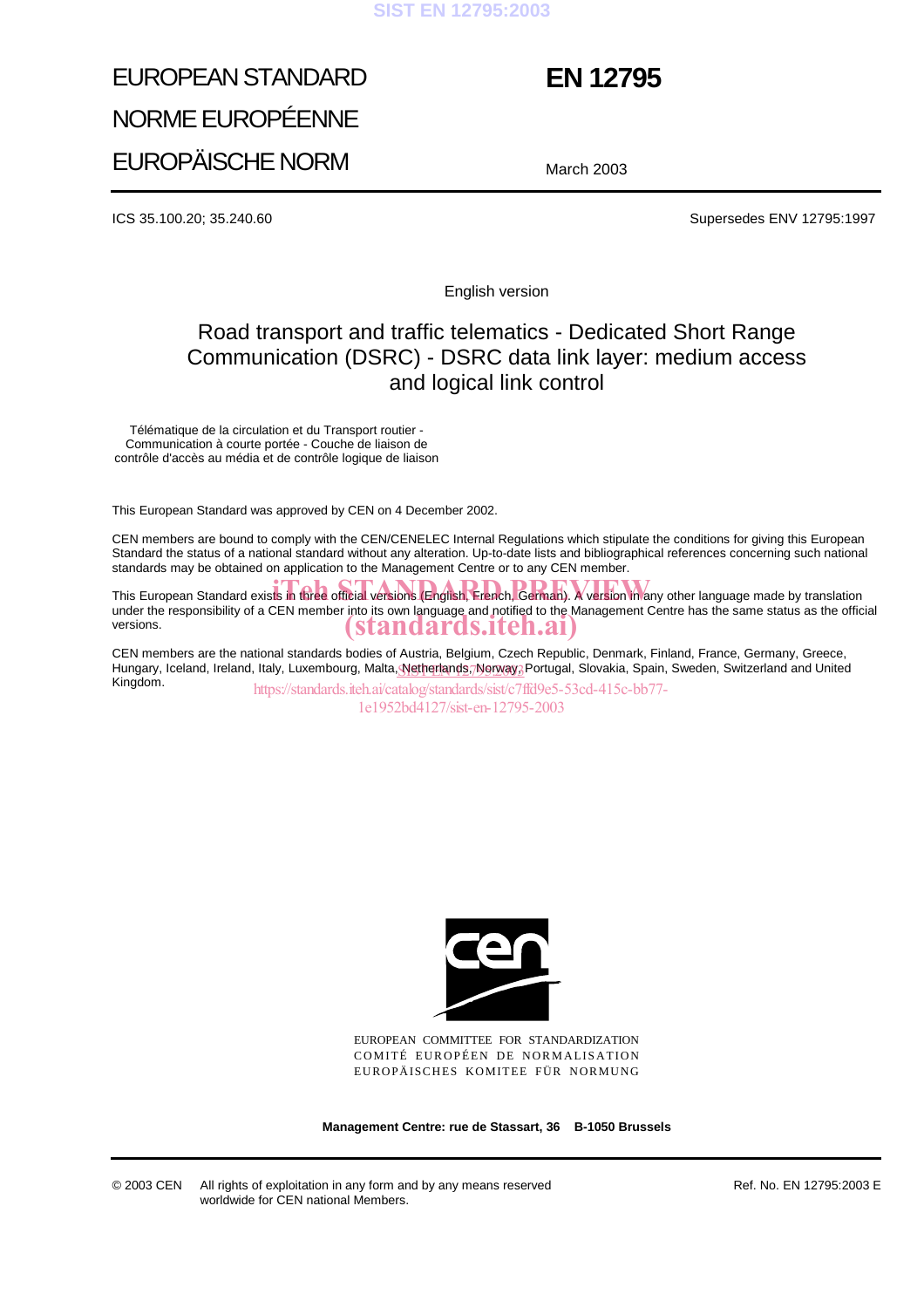### **SIST EN 12795:2003**

# EN 12795:2003 (E)

# **Contents**

|                           | page |
|---------------------------|------|
|                           |      |
|                           |      |
|                           |      |
|                           |      |
|                           |      |
|                           |      |
| 6.                        |      |
|                           |      |
|                           |      |
|                           |      |
|                           |      |
|                           |      |
|                           |      |
|                           |      |
| <b>SIST EN 12795:2003</b> |      |

https://standards.iteh.ai/catalog/standards/sist/c7ffd9e5-53cd-415c-bb77-<br>1e1952bd4127/sist-en-12795-2003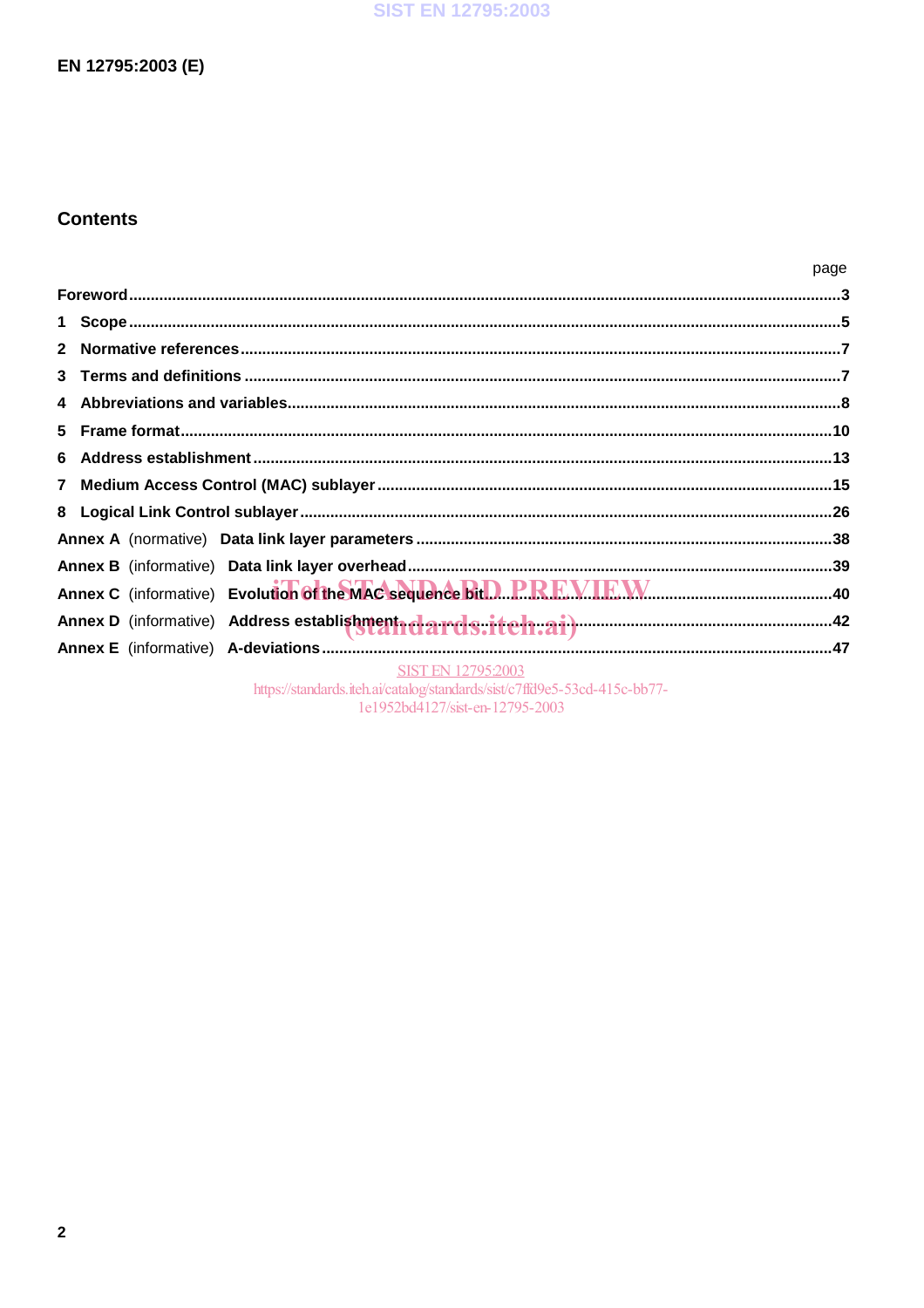### **Foreword**

This document (EN 12795:2003) has been prepared by Technical Committee CEN TC 278 "Road Transport and Traffic Telematics", the secretariat of which is held by NEN.

This European Standard shall be given the status of a national standard, either by publication of an identical text or by endorsement, at the latest by September 2003, and conflicting national standards shall be withdrawn at the latest by September 2003.

This document supersedes ENV 12795:1997.

The development of this standard was carried out under European Commission Mandate M/018.

This European Standard forms part of a series of European Standards defining the framework of a Dedicated Short Range Communication (DSRC) link in the Road Transport and Traffic Telematics (RTTT) environment.

The communication requirements of many RTTT applications can be fulfilled by DSRC. The DSRC standards enable compliant communication systems to serve multiple RTTT applications in parallel.

The small service areas and severe real-time constraints require a specific protocol architecture leading to the reduced protocol stack shown in Figure A, consisting of the Application Layer, the Data Link Layer, and the Physical Layer. Such architecture is very common for real-time environments EW

This European Standard gives the architecture and services offered by the DSRC Data Link Layer.



**Figure A — DSRC protocol stack**

The following set of European Standards for the DSRC link is issued by CEN:

- EN 12253 "DSRC Physical Layer using Microwave at 5.8 GHz";
- **EN 12795 "DSRC Data Link Layer: MAC and LLC" (this European Standard);**
- EN 12834 "DSRC Application Layer" ;
- EN 13372 "DSRC Profiles for RTTT Applications".

Annex A is normative. Annexes B, C, D and E are informative.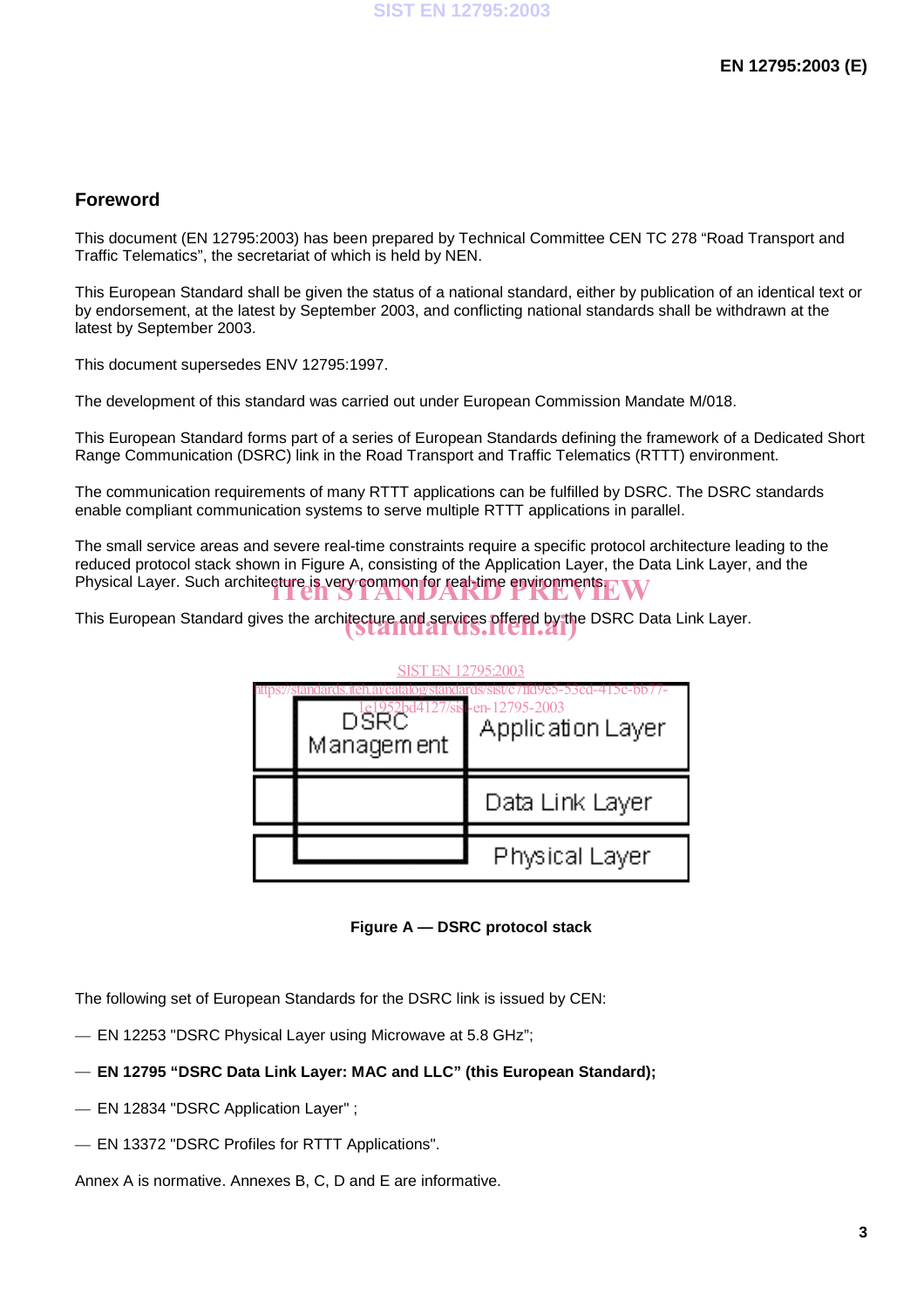According to the CEN/CENELEC Internal Regulations, the national standards organizations of the following countries are bound to implement this European Standard: Austria, Belgium, Czech Republic, Denmark, Finland, France, Germany, Greece, Hungary, Iceland, Ireland, Italy, Luxembourg, Malta, Netherlands, Norway, Portugal, Slovakia, Spain, Sweden, Switzerland and the United Kingdom.

# iTeh STANDARD PREVIEW (standards.iteh.ai)

SIST EN 12795:2003 https://standards.iteh.ai/catalog/standards/sist/c7ffd9e5-53cd-415c-bb77- 1e1952bd4127/sist-en-12795-2003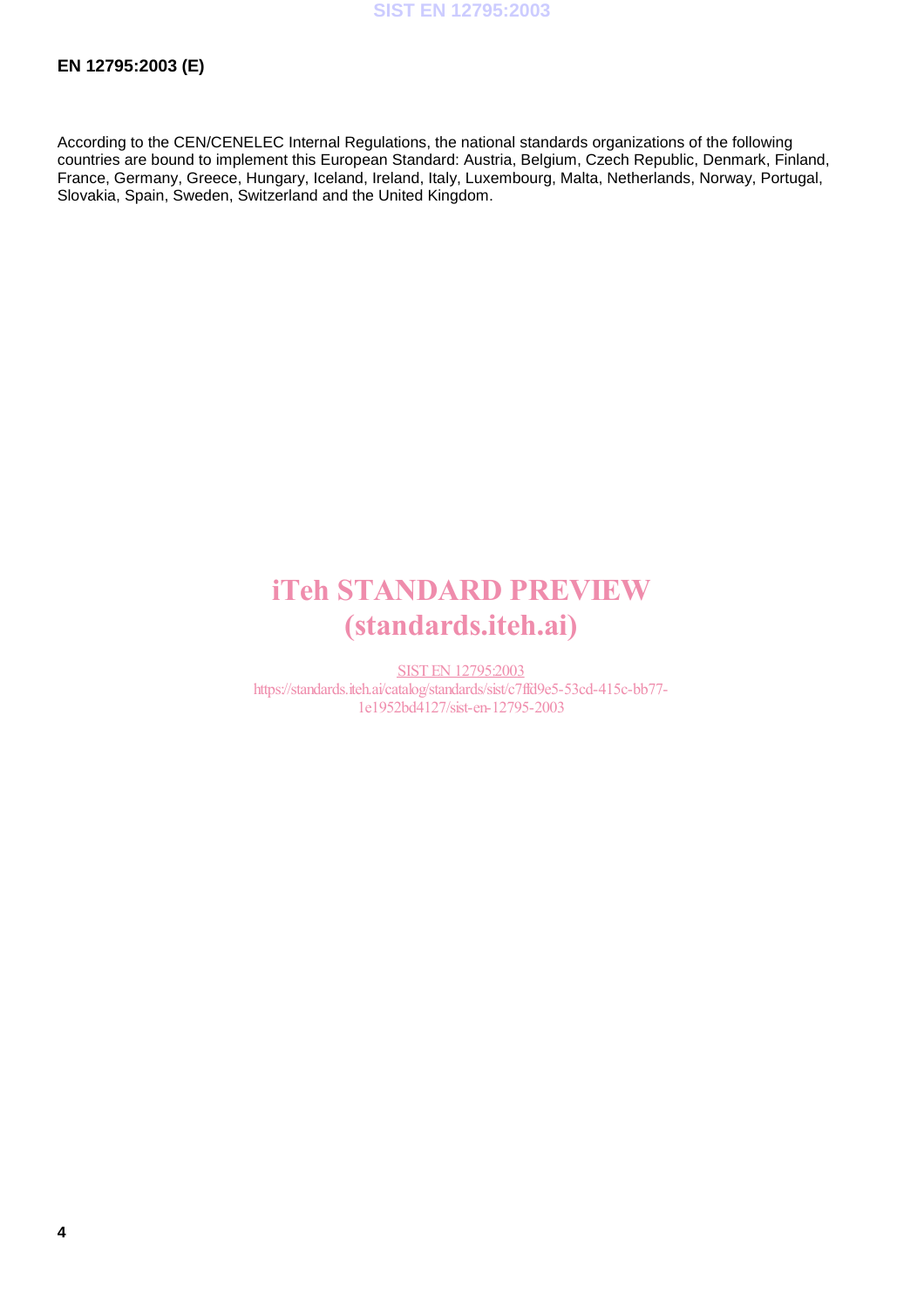# **1 Scope**

This European Standard:

- defines the Data Link Layer of DSRC;
- is positioned with respect to other related standards by the layers defined in OSI Basic Reference Model [EN ISO/IEC 7498-1] as adopted for DSRC;
- supports broadcast and half-duplex transmission modes;
- supports a variety of fixed equipment configurations. It supports configurations where one fixed equipment communicates with one mobile equipment unit, as well as configurations where one fixed equipment can communicate with several mobile equipment units;
- takes into account that the mobile equipment communicates with the fixed equipment while passing through a limited communication zone;
- defines neither any specific configuration nor the layout of the communication zone;
- does not define to what extent different instances of fixed equipment, operating in the vicinity of each other, need to be synchronised with each other;
- defines parameters to be used in negotiation procedures taking place between fixed equipment and mobile equipment. iTeh STANDARD PREVIEW

By defining two distinct sublayers, namely the medium access control sublayer and the logical link control sublayer, this standard defines:

a) medium access control procedures for the shared physical medium; SIST EN 12795:2003 https://standards.iteh.ai/catalog/standards/sist/c7ffd9e5-53cd-415c-bb77-

b) addressing rules and conventions;

1e1952bd4127/sist-en-12795-2003

- c) data flow control procedures;
- d) acknowledgement procedures;
- e) error control procedures;
- f) services provided to application layer.

The MAC sublayer is specific to the DSRC. The LLC services offered are unacknowledged and acknowledged connectionless services based on [ISO/IEC 8802-2].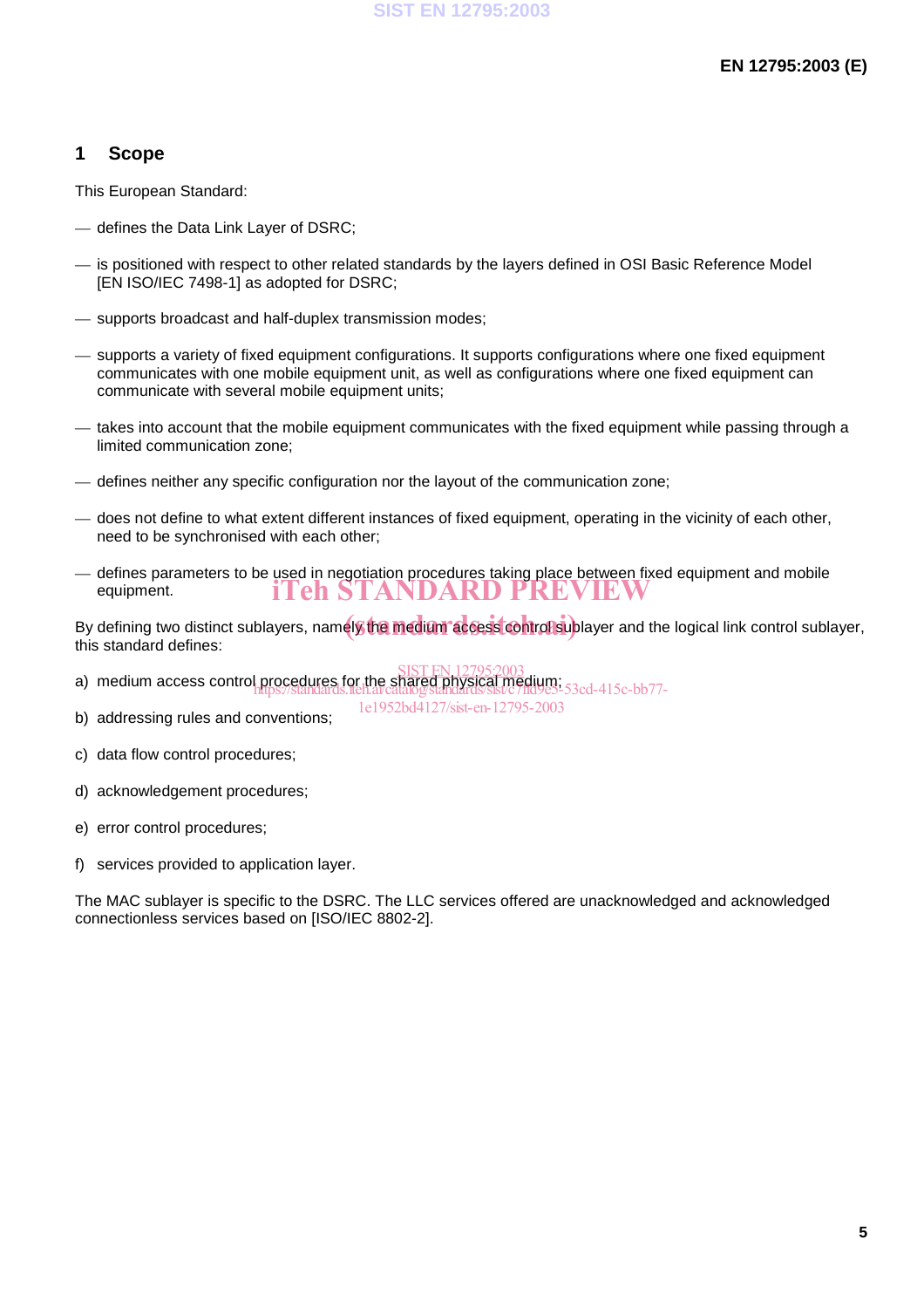# **EN 12795:2003 (E)**



#### **Figure 1 — Architecture and data flow of the DSRC stack**

Figure 1 illustrates the global data flow between the elements of the DSRC stack, (Physical, Data Link and Application Layers) and the application.

NOTE For definitions of the terms used in Figure 1 see [EN ISO/IEC 7498-1].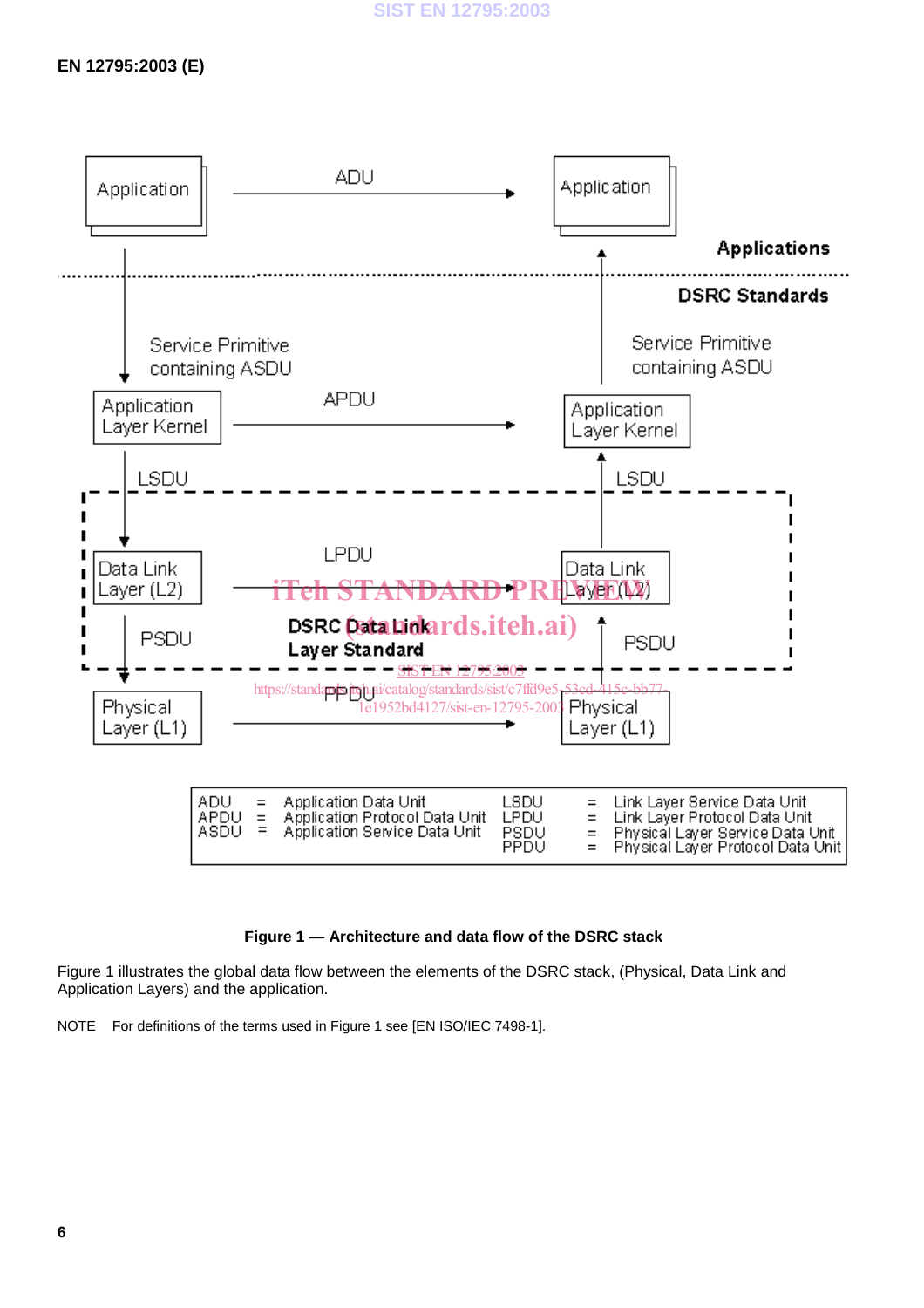# **2 Normative references**

This European Standard incorporates by dated or undated reference, provisions from other publications. These normative references are cited at the appropriate places in the text, and the publications are listed hereafter. For dated references, subsequent amendments to or revisions of any of these publications apply to this European Standard only when incorporated in it by amendment or revision. For undated references the latest edition of the publication referred to applies (including amendments).

EN ISO/IEC 7498-1:1995, Information technology – Open Systems Interconnection – Basic Reference Model: The Basic Model (ISO/IEC 7498-1:1994).

ISO/IEC 8802-2, Information technology – Telecommunications and information exchange between systems – Local and metropolitan area networks – Specific requirements – Part 2: Logical link control.

ISO/IEC 3309, Information technology – Telecommunications and information exchange between systems – High-level data link control (HDLC) procedures – Frame structure.

# **3 Terms and definitions**

For the purposes of this European Standard, the following terms and definitions apply.

#### **3.1**

# iTeh STANDARD PREVIEW

#### **beacon service table**

**Junction Connect Lines**<br>data structure transmitted by the fixed equipment indicating available services

#### **3.2 downlink**

SIST EN 12795:2003

communication channel on which the fixed equipment transmits its information https://standards.iteh.ai/catalog/standards/sist/c7ffd9e5-53cd-415c-bb77- 1e1952bd4127/sist-en-12795-2003

#### **3.3**

#### **fixed equipment**

fixed communication facility with one or more downlink channels and, optionally, one or more uplink channels

NOTE Normally the fixed equipment is installed at a fixed location, but it may be installed on a mobile platform.

#### **3.4**

#### **link identifier**

unique address used for addressing the mobile equipment

#### **3.5**

#### **mobile equipment**

mobile communication facility capable of receiving information from the fixed equipment on the downlink and, optionally, also capable of transmitting information to the fixed equipment on the uplink

NOTE The mobile equipment normally corresponds to the vehicle's communication unit.

#### **3.6**

#### **profile**

unique set of parameter values controlling the behaviour of the DSRC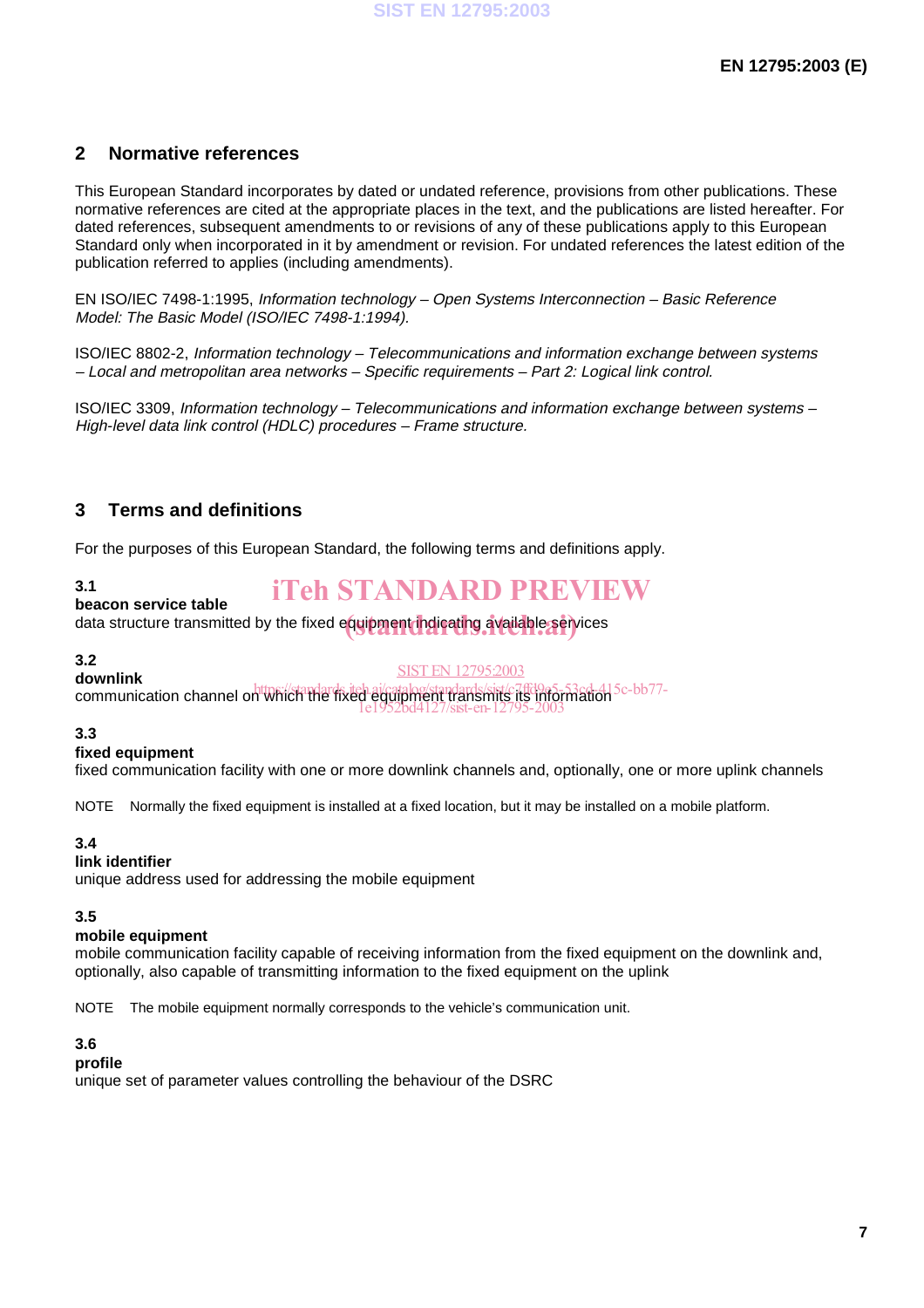# **EN 12795:2003 (E)**

#### **3.7**

#### **service access point**

interface point between data link layer and application layer, that has a unique Link Identifier and that allows layers to communicate

[EN ISO/IEC 7498-1:1995]

#### **3.8**

**uplink**

communication channel on which mobile equipment transmits its information

#### **3.9**

### **window**

period of time during which the physical medium is allocated either to the fixed equipment or to the mobile equipment

# **4 Abbreviations and variables**

For the purposes of this European Standard, the following abbreviations and variables apply.

### **4.1 Abbreviations**

| 4.1.1<br><b>ACK</b><br>ACKnowledge                   | <b>iTeh STANDARD PREVIEW</b><br><i>(standards.iteh.ai)</i>                                                                                |
|------------------------------------------------------|-------------------------------------------------------------------------------------------------------------------------------------------|
| 4.1.2<br>Can                                         | <b>SIST EN 12795:2003</b><br>ACKnowledged command / response<br>https://standards.iteh.ai/catalog/standards/sist/c7ffd9e5-53cd-415c-bb77- |
| 4.1.3<br><b>BST</b><br><b>Beacon Service Table</b>   | 1e1952bd4127/sist-en-12795-2003                                                                                                           |
| 4.1.4<br>C/R<br>Command/Response                     |                                                                                                                                           |
| 4.1.5<br>F<br>Final                                  |                                                                                                                                           |
| 4.1.6<br><b>FCS</b><br>Frame Check Sequence          |                                                                                                                                           |
| 4.1.7<br><b>FE</b><br><b>Fixed Equipment</b>         |                                                                                                                                           |
| 4.1.8<br><b>HDLC</b><br>High-level Data Link Control |                                                                                                                                           |
| 4.1.9<br><b>LID</b>                                  |                                                                                                                                           |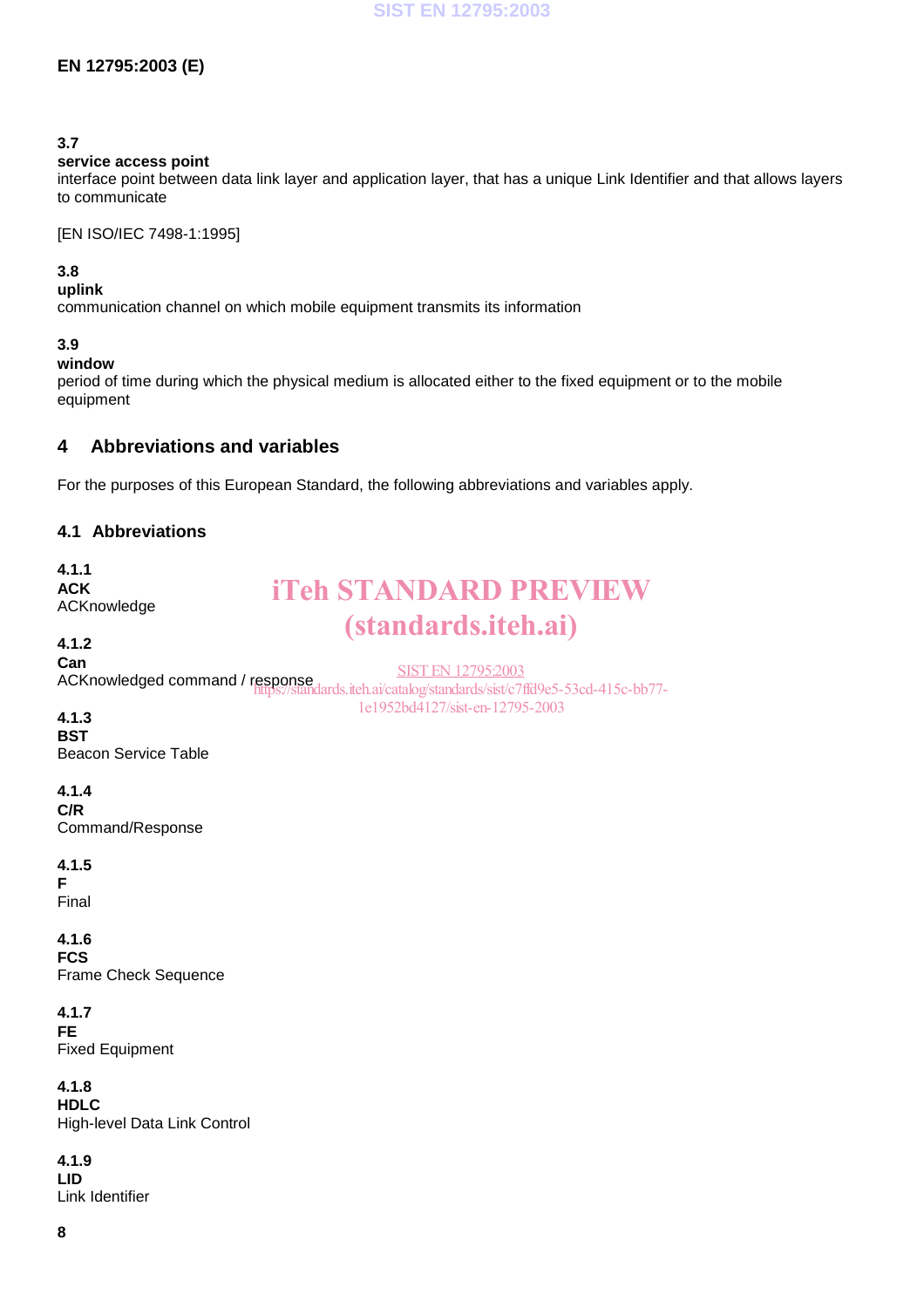#### **4.1.10 LPDU** Link layer Protocol Data Unit

# **4.1.11**

**LLC** Logic Link Control

# **4.1.12**

**LSB** Least Significant Bit

# **4.1.13**

**LSDU** Link layer Service Data Unit

# **4.1.14**

**L1** Layer 1 of DSRC (Physical Layer)

# **4.1.15**

**L2** Layer 2 of DSRC (Data Link Layer)

**4.1.16 L7** Application Layer Core of DSRC

# iTeh STANDARD PREVIEW (standards.iteh.ai)

**4.1.17**

**M** Modifier function bit

SIST EN 12795:2003 https://standards.iteh.ai/catalog/standards/sist/c7ffd9e5-53cd-415c-bb77- 1e1952bd4127/sist-en-12795-2003

# **4.1.18**

**MAC** Medium Access Control

# **4.1.19**

**ME** Mobile Equipment

# **4.1.20**

**MSB** Most Significant Bit

# **4.1.21**

**OBU** On-Board Unit, an alternative descriptor to Mobile Equipment

### **4.1.22**

**OSI** Open Systems Interconnection

# **4.1.23**

**P** Poll

**4.1.24 PDU** Protocol Data Unit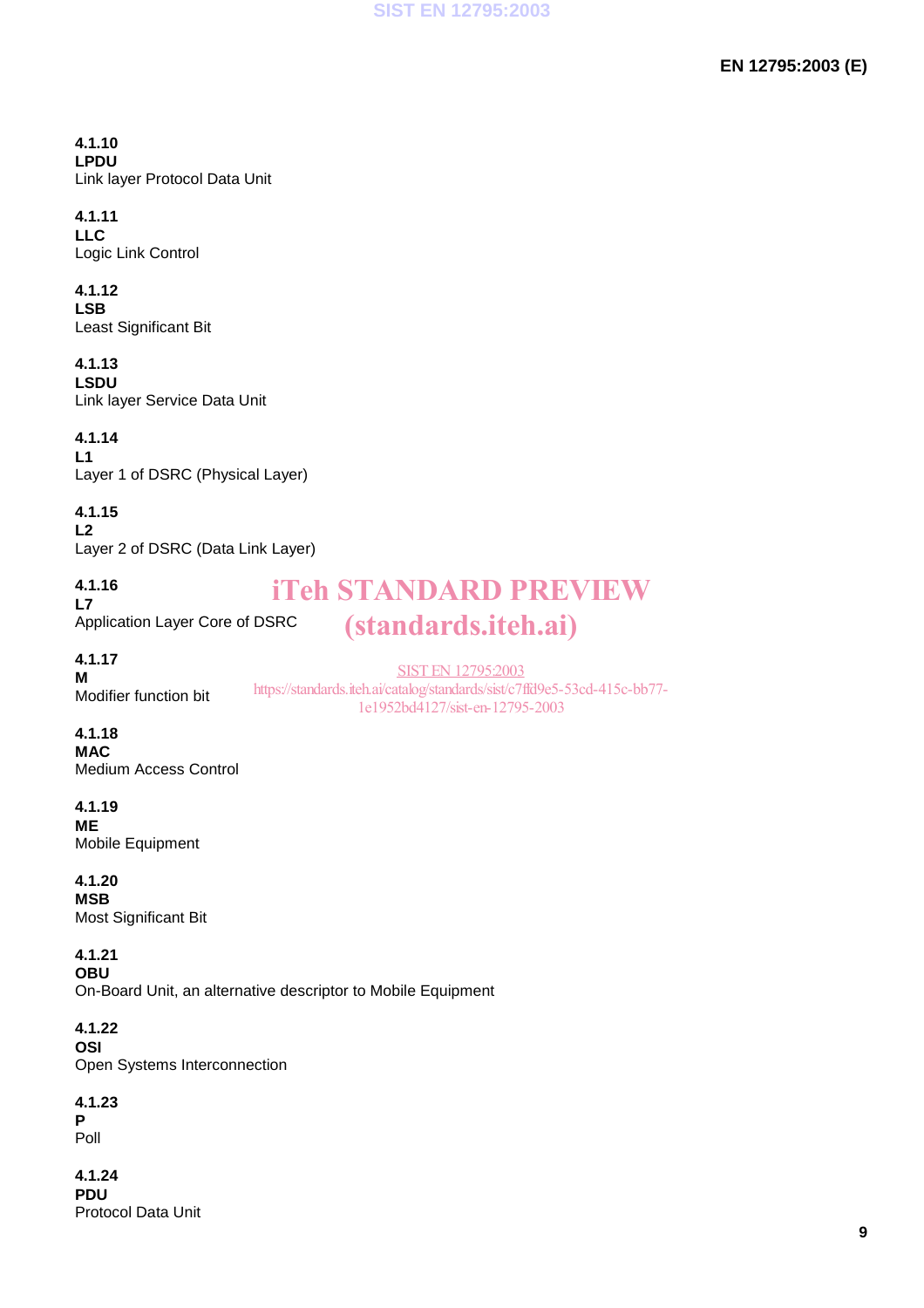# **EN 12795:2003 (E)**

#### **4.1.25 P/F** Poll/Final

#### **4.1.26 R**

Response

# **4.1.27**

**RR** Response Request

**4.1.28**

**RSU** Road Side Unit, an alternative descriptor to Fixed Equipment

#### **4.1.29 SAP** Service Access Point

**4.1.30 UI** Unnumbered Information

# **4.2 Variables**

# **4.2.1 V(RI)**

# receive state variable (LLC)

SIST EN 12795:2003 https://standards.iteh.ai/catalog/standards/sist/c7ffd9e5-53cd-415c-bb77- 1e1952bd4127/sist-en-12795-2003

iTeh STANDARD PREVIEW

(standards.iteh.ai)

**4.2.2 V(SI)**

transmit state variable (LLC)

# **5 Frame format**

All DSRC transmissions are in frames, and each frame conforms to the structure shown in Figure 2.

| <b>Flag</b> | Link Address<br>Field | <b>MAC Control</b><br>Field | ∟PDU | <b>Frame Check</b><br>Sequence | Flag |
|-------------|-----------------------|-----------------------------|------|--------------------------------|------|
|-------------|-----------------------|-----------------------------|------|--------------------------------|------|

### **Figure 2 — Frame structure**

Frames containing no LPDU form a special case, see Figure 3.

| Flag | Link Address<br>Field | <b>MAC Control</b><br>Field | <b>Frame Check</b><br>Sequence | Flag |
|------|-----------------------|-----------------------------|--------------------------------|------|
|      |                       |                             |                                |      |

**Figure 3 — Frame structure, no LPDU**